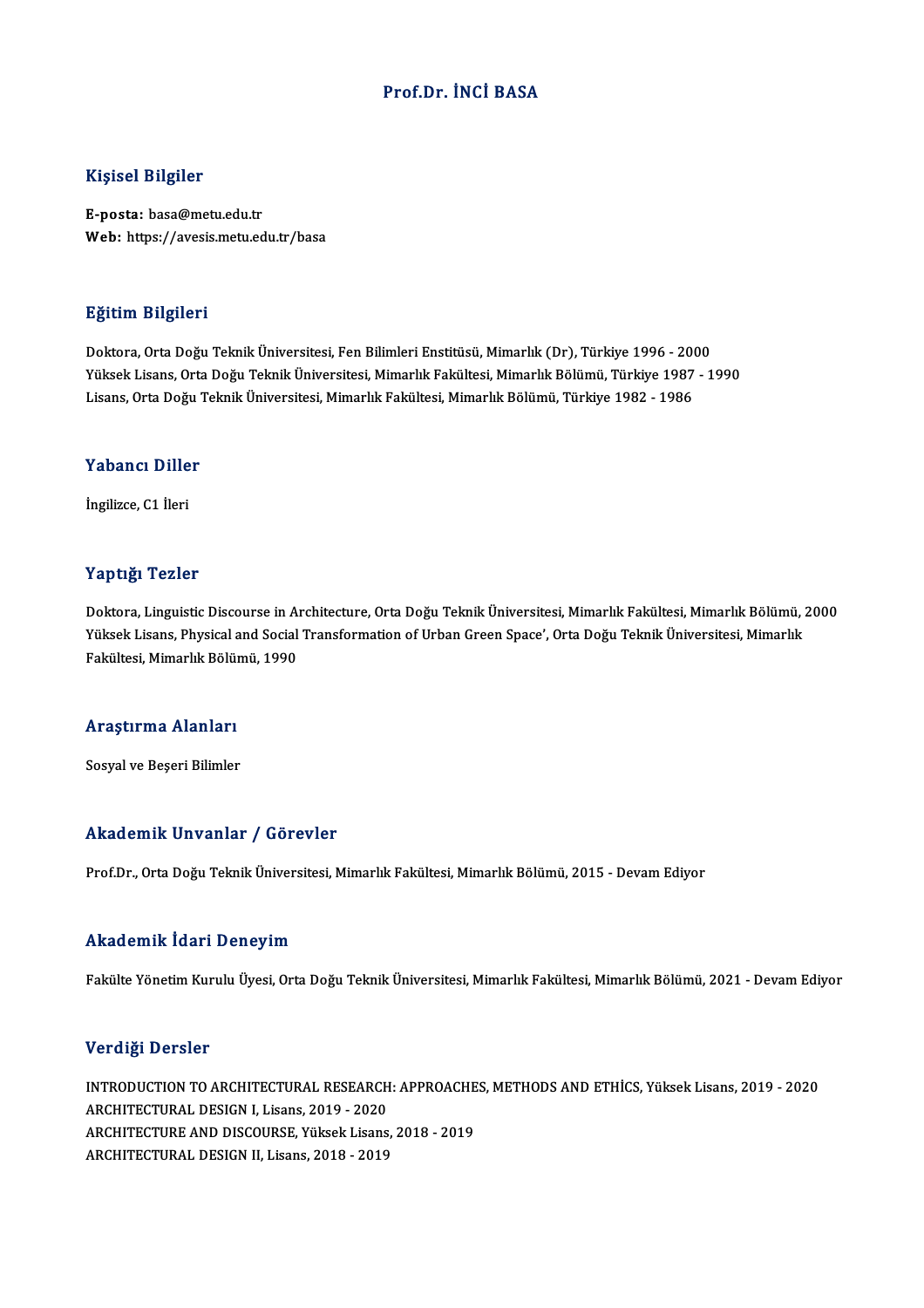### Yönetilen Tezler

Yönetilen Tezler<br>Basa İ., A reconceptualization of the production of knowledge in architecture through research laboratories, Doktora,<br>Z AGAR(Öğrensi), 2022 **Z.ACAR(Öğrenci), 2022<br>Z.ACAR(Öğrenci), 2022<br>Pasa İ. Abstrast and ana** Basa İ., A reconceptualization of the production of knowledge in architecture through research laboratories, Dokto:<br>Z.ACAR(Öğrenci), 2022<br>Basa İ., Abstract and spatial projections of criticism: Analysis of Sihhiye Ankara a

Z.ACAR(Öğrenci), 2022<br>Basa İ., Abstract and spatial pı<br>K.COŞKUNER(Öğrenci), 2022<br>Basa İ. A badu oriented narra Basa İ., Abstract and spatial projections of criticism: Analysis of Sihhiye Ankara as a tolerance space, Yüksek Lisai<br>K.COŞKUNER(Öğrenci), 2022<br>Basa İ., A body-oriented narrative: Antakya as a phenomenological inquiry, Dok

K.COŞKUNER(Öğrenci), 2022<br>Basa İ., A body-oriented narrative: Antakya as a phenomenological inquiry, Doktora, B.DÖNMEZ(Öğrenci), 2022<br>Basa İ., Discursive and spatial anatomy of alternative living models: Architectural utop Basa İ., A body-oriented narrative: Antakya as a<br>Basa İ., Discursive and spatial anatomy of altern<br>Yüksek Lisans, Ö.DÜLGEROĞLU(Öğrenci), 2022<br>Basa İ. The anshitestural sositatio: A phanomen Basa İ., Discursive and spatial anatomy of alternative living models: Architectural utopias within housing discourse,<br>Yüksek Lisans, Ö.DÜLGEROĞLU(Öğrenci), 2022<br>Basa İ., The architectural cogitatio: A phenomenological crit

Yüksek Lisans, Ö.DÜLGEROĞLU(Öğrenci), 2022<br>Basa İ., The architectural cogitatio: A phenomenological critical realist c<br>21st century architecture theory, Doktora, G.EŞİNGEN(Öğrenci), 2022<br>Basa İ. Tayyarda A Nav Understandin Basa İ., The architectural cogitatio: A phenomenological critical realist contact for the ethico-political prognosis of the<br>21st century architecture theory, Doktora, G.EŞİNGEN(Öğrenci), 2022<br>Basa İ., Towards A New Underst

21st c<br>Basa İ<br>2021<br>Basa İ Basa İ., Towards A New Understanding Of Nature: Material Ecology In Architecture, Yüksek Lisans, B.ÖZDEMİR(Öğre<br>2021<br>Basa İ., A RUPTURE IN URBAN MEMORY: VACANT HEALTHCARE SITES IN THE CENTER OF ANKARA, Yüksek Lisans,<br>LSENS

2021<br>Basa İ., A RUPTURE IN UR<br>I.ŞENSES(Öğrenci), 2021<br>Basa İ. SBATIAL AND SOC Basa İ., A RUPTURE IN URBAN MEMORY: VACANT HEALTHCARE SITES IN THE CENTER OF ANKARA, Yüksek Lis:<br>I.ŞENSES(Öğrenci), 2021<br>Basa İ., SPATIAL AND SOCIAL CHANGES OF URBAN PARKS ON ATATÜRK BOULEVARD, ANKARA, Yüksek Lisans,<br>A ALİ

I.ŞENSES(Öğrenci), 2021<br>Basa İ., SPATIAL AND SOCIAL CHANGES OF URBAN PARKS ON ATATÜRK BOULEVARD, ANKARA, Yüksek Lisans,<br>A.ALİCANOĞLU(Öğrenci), 2020 Basa İ., SPATIAL AND SOCIAL CHANGES OF URBAN PARKS ON ATATÜRK BOULEVARD, ANKARA, Yüksek Lisans,<br>A.ALİCANOĞLU(Öğrenci), 2020<br>Basa İ., Staging architecture as illusion: from mirror to digital heterotopia, Yüksek Lisans, E.GÜ

A.ALİCANOĞLU(Öğrenci), 2020<br>Basa İ., Staging architecture as illusion: from mirror to digital heterotopia, Yüksek Lisans, E.GÜLCE(Öğrenci), 2020<br>Basa İ., Environmental Psychology Discourse in Architecture: Current Status i Basa İ., Staging architecture as<br>Basa İ., Environmental Psychol<br>Lisans, S.Mert(Öğrenci), 2019<br>BASA İ. Investigation of the no Basa İ., Environmental Psychology Discourse in Architecture: Current Status in Turkish Architecture Education, Yüksek<br>Lisans, S.Mert(Öğrenci), 2019<br>BASA İ., Investigation of the neighborhood unit in the Western fringe of A

Lisans, S.Mert(Öğrenci), 2019<br>BASA İ., Investigation of the neighborhood unit in the Western fringe of Ankara, Yüksek Lisans, E.ÜNVER(Öğrenci), 2<br>BASA İ., Gender discourse and public space: Socio-spatial construction of ge BASA İ., Investigation of the neighborhood uni<br>BASA İ., Gender discourse and public space: So<br>Yüksek Lisans, N.VANLIOĞLU(Öğrenci), 2019<br>BASA İ. Structural and idealegigal transforma

BASA İ., Gender discourse and public space: Socio-spatial construction of gender in the city, the case of Rize, Turkey,<br>Yüksek Lisans, N.VANLIOĞLU(Öğrenci), 2019<br>BASA İ., Structural and ideological transformation of public Yükse<br>BASA<br>2018<br>PASA BASA İ., Structural and ideological transformation of public space: The case of Tabriz, Yüksek Lisans, A.RAD(Öğrenci),<br>2018<br>BASA İ., Theme park as a socio-cultural and architectural program: A critical review of Ankapark,

2018<br>BASA İ., Theme park :<br>G.SU(Öğrenci), 2018<br>BASA İ. Asathatia par BASA İ., Theme park as a socio-cultural and architectural program: A critical review of Ankapark, Ankara, Yüksek Lisans,<br>G.SU(Öğrenci), 2018<br>BASA İ., Aesthetic paradigm and the pure/poetic/bold materiality of industrial he

G.SU(Öğrenci), 2018<br>BASA İ., Aesthetic paradigm and the pure/poetic/bold mate<br>coal washery area, Yüksek Lisans, İ.ÇÖREK(Öğrenci), 2018<br>BASA İ. Unfolding and reframing heterotonia within the col BASA İ., Aesthetic paradigm and the pure/poetic/bold materiality of industrial heritage buildings: The case of Zonguldak<br>coal washery area, Yüksek Lisans, İ.ÇÖREK(Öğrenci), 2018<br>BASA İ., Unfolding and reframing heterotopia

coal washery area, Yüksel<br>BASA İ., Unfolding and ref<br>D.HAZAL(Öğrenci), 2017<br>BASA İ. Bower and nation BASA İ., Unfolding and reframing heterotopia within the context of peripheral consumption spaces, Yükse<br>D.HAZAL(Öğrenci), 2017<br>BASA İ., Power and national identity in the formation of Islamabad and its capitol complex, Yük

D.HAZAL(Öğrenci), 2017<br>BASA İ., Power and national<br>S.SARSHAR(Öğrenci), 2016<br>BASA İ. The sensent of suth

BASA İ., Power and national identity in the formation of Islamabad and its capitol complex, Yüksek Lisans,<br>S.SARSHAR(Öğrenci), 2016<br>BASA İ., The concept of authenticity in the protection of industrial heritage: The case of S.SARSHAR(Öğrenci), 2016<br>BASA İ., The concept of authenticity in the protection of industrial heritage: The case of Samsun Tobacco Factory<br>building, Yüksek Lisans, M.KURT(Öğrenci), 2014 BASA İ., The concept of authenticity in the protection of industrial heritage: The case of Samsun T<br>building, Yüksek Lisans, M.KURT(Öğrenci), 2014<br>BASA İ., Space, identity, and abjection: Purification of Beyoğlu, Doktora,

BASA İ., Social determinants of environmental concern: The case of Çukurambar, Ankara, Yüksek Lisans,<br>E.FİLİZ(Öğrenci), 2011 BASA İ., Space, identity,<br>BASA İ., Social determin<br>E.FİLİZ(Öğrenci), 2011<br>BASA İ. Arshitesture es BASA İ., Social determinants of environmental concern: The case of Çukurambar, Ankara, Yüksek Lisans,<br>E.FİLİZ(Öğrenci), 2011<br>BASA İ., Architecture as a technology of framing experience: Camera obscura, camp, and the confes

E.FİLİZ(Öğrenci), 2011<br>BASA İ., Architecture as a<br>V.ŞAFAK(Öğrenci), 2009<br>BASA İ. Formation of the BASA İ., Architecture as a technology of framing experience: Camera obscura, camp, and the confessional, Doktora,<br>V.ŞAFAK(Öğrenci), 2009<br>BASA İ., Formation of the city image: The role of the train station in the image form

V.ŞAFAK(Öğrenci), 2009<br>BASA İ., Formation of the city<br>Lisans, S.SAK(Öğrenci), 2008 Lisans, S.SAK(Öğrenci), 2008<br>Jüri Üyelikleri

Jüri Üyelikleri<br>Doçentlik Sınavı, Doçentlik Sınavı, Orta Doğu Teknik Üniversitesi, Ağustos, 2020<br>Ödül 21st Barıs Evikan Urban Desirn & Landssane Arsh Desirn Competition, Bil

Jürr Oyonniosta<br>Doçentlik Sınavı, Doçentlik Sınavı, Orta Doğu Teknik Üniversitesi, Ağustos, 2020<br>Ödül, 21st Barış Eyikan Urban Design & Landscape Arch Design Competition, Bilkent, İhsan Doğramacı Bilkent Doçentlik Sınavı, Doçentlik S<br>Ödül, 21st Barış Eyikan Urb<br>Üniversitesi, Haziran, 2020<br>Ödül, Mimari Cirim ve Feteğ Ödül, 21st Barış Eyikan Urban Design & Landscape Arch Design Competition, Bilkent, İ<br>Üniversitesi, Haziran, 2020<br>Ödül, Mimari Çizim ve Fotoğraf Yarışması, Orta Doğu Teknik Üniversitesi, Şubat, 2020<br>Dektora Yatarlik Sınavı,

Üniversitesi, Haziran, 2020<br>Ödül, Mimari Çizim ve Fotoğraf Yarışması, Orta Doğu Teknik Üniversitesi, Şubat, 2020<br>Doktora Yeterlik Sınavı, Doktora Yeterlik Sınavı, Orta Doğu Teknik Üniversitesi, Kasım, 2019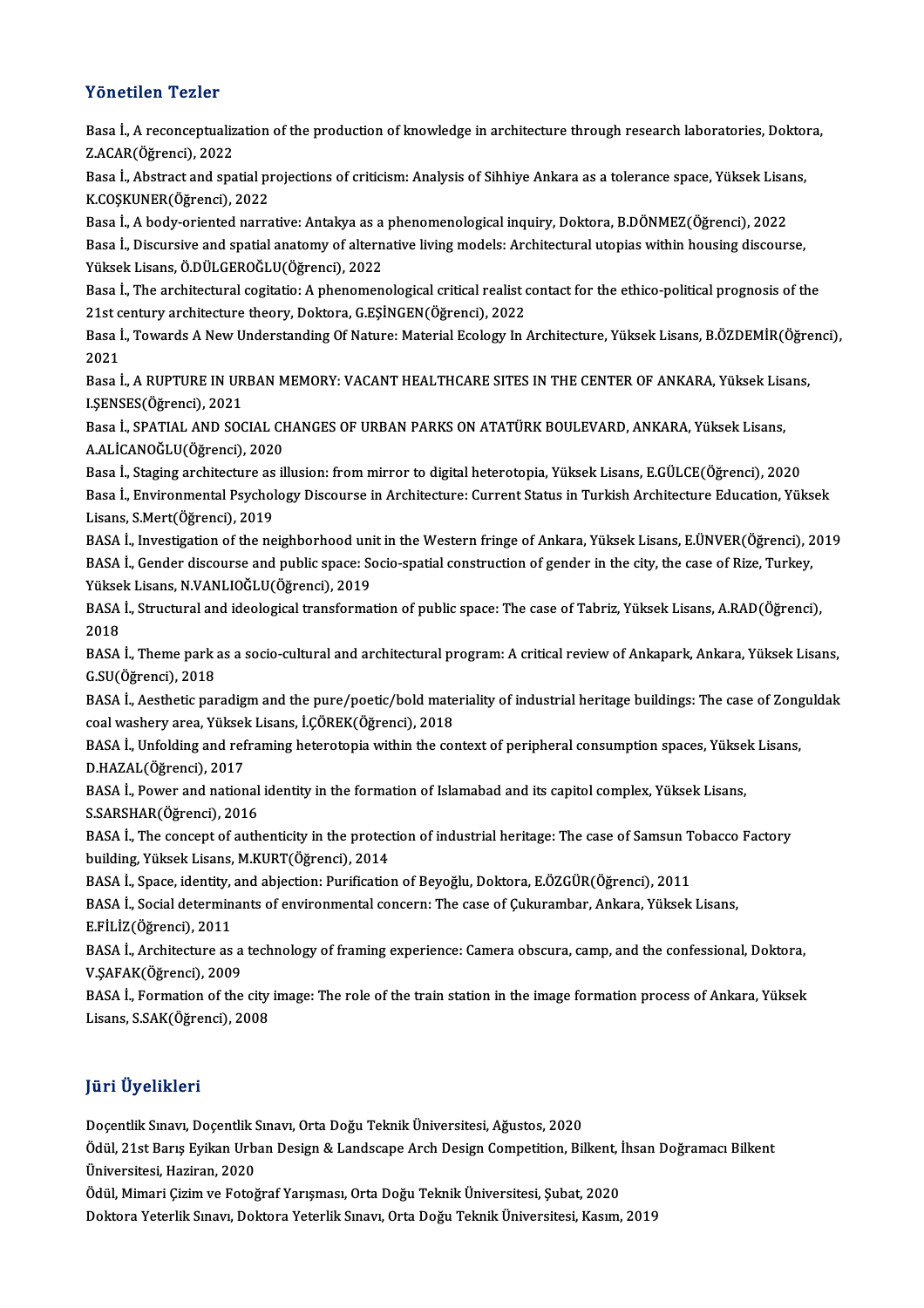Tez Savunma (Yüksek Lisans), Tez Savunma (Yüksek Lisans), Gazi Üniversitesi, Kasım, 2019<br>Tez Savunma (Yüksek Lisans), Tez Savunma (Yüksek Lisans), Gazi Üniversitesi, Kasım, 2019 Tez Savunma (Yüksek Lisans), Tez Savunma (Yüksek Lisans), Gazi Üniversitesi, Kasım, 2019<br>Tez Savunma (Yüksek Lisans), Tez Savunma (Yüksek Lisans), Orta Doğu Teknik Üniversitesi, Haziran, 2019<br>Tez Savunma (Deltans), Tez Sav Tez Savunma (Yüksek Lisans), Tez Savunma (Yüksek Lisans), Gazi Üniversitesi, K<br>Tez Savunma (Yüksek Lisans), Tez Savunma (Yüksek Lisans), Orta Doğu Teknik İ<br>Tez Savunma (Doktora), Tez Savunma (Doktora), Gazi Üniversitesi, Ş Tez Savunma (Yüksek Lisans), Tez Savunma (Yüksek Lisans), Orta Doğu Teknik Üniversitesi,<br>Tez Savunma (Doktora), Tez Savunma (Doktora), Gazi Üniversitesi, Şubat, 2019<br>Doktora Yeterlik Sınavı, Doktora Yeterlik Sınavı, Orta D Tez Savunma (Doktora), Tez Savunma (Doktora), Gazi Üniversitesi, Şubat, 2019<br>Doktora Yeterlik Sınavı, Doktora Yeterlik Sınavı, Orta Doğu Teknik Üniversitesi, Aralık, 2018<br>Akademik Kadroya Atama, Akademik Kadroya Atama, Tok Doktora Yeterlik Sınavı, Doktora Yeterlik Sınavı, Orta Doğu Teknik Üniversitesi, Aralık, 2018<br>Akademik Kadroya Atama, Akademik Kadroya Atama, Tokat Gaziosmanpaşa Üniversitesi, Eylül, 2018<br>Tez Savunma (Yüksek Lisans), Tez S Akademik Kadroya Atama, Akademik Kadroya Atama, Tokat Gaziosmanpaşa Üniversitesi, Eyl<br>Tez Savunma (Yüksek Lisans), Tez Savunma (Yüksek Lisans), Orta Doğu Teknik Üniversitesi<br>Ödül, Chair's Award/Best Graduation Project, Ort Ödül, Chair's Award/Best Graduation Project, Orta Doğu Teknik Üniversitesi, Haziran, 2018<br>Yarışma, Çuhadaroğlu 2018 Yılı Öğrenci Proje Yarışması, Çuhadaroğlu, Nisan, 2018 Ödül, Chair's Award/Best Graduation Project, Orta Doğu Teknik Üniversitesi, Haziran, 2018<br>Yarışma, Çuhadaroğlu 2018 Yılı Öğrenci Proje Yarışması, Çuhadaroğlu, Nisan, 2018<br>Doktora Tez İzleme Komitesi (TİK) Üyeliği, Doktora Yarışma, Çuhadaroğlu 2018 Yılı Öğrenci Proje Yarışması, Çuhadaroğlu, Nisan, 2018<br>Doktora Tez İzleme Komitesi (TİK) Üyeliği, Doktora Tez İzleme Komitesi (TİK) Üyeliği, Gazi Üniversitesi, Mart,<br>Ödül, Mimarlık EABD Yüksek Lis Dokto<br>Ödül, l<br>2018 Ödül, Mimarlık EABD Yüksek Lisans Tez Ödülü Değerlendirme Jürisi, METU FBE, Orta Doğu Teknik Üniversitesi, Mart,<br>2018<br>Doktora Tez İzleme Komitesi (TİK) Üyeliği, Doktora Tez İzleme Komitesi (TİK) Üyeliği, Orta Doğu Teknik Ü Doktora Tez İzleme Komitesi (TİK) Üyeliği, Doktora Tez İzleme Komitesi (TİK) Üyeliği, Orta Doğu Teknik Üniversitesi, Tez Savunma (Doktora), Tez Savunma (Doktora), Gazi Üniversitesi, Eylül, 2017 Ocak, 2018<br>Tez Savunma (Doktora), Tez Savunma (Doktora), Gazi Üniversitesi, Eylül, 2017<br>Doktora Yeterlik Sınavı, Doktora Yeterlik Sınavı, Orta Doğu Teknik Üniversitesi, Temmuz, 2016<br>Yanısma, MimED Ulusal Öğrensi Breje Yanı Tez Savunma (Doktora), Tez Savunma (Doktora), Gazi Üniversitesi, Eylül, 2017<br>Doktora Yeterlik Sınavı, Doktora Yeterlik Sınavı, Orta Doğu Teknik Üniversitesi, Temmuz, 2<br>Yarışma, MimED Ulusal Öğrenci Proje Yarışması, İstanbu Doktora Yeterlik Sınavı, Doktora Yeterlik Sınavı, Orta Doğu Teknik Üniversitesi, Temmuz, 201<br>Yarışma, MimED Ulusal Öğrenci Proje Yarışması, İstanbul Teknik Üniversitesi, Mayıs, 2016<br>Doktora Yeterlik Sınavı, Doktora Yeterli

Yarışma, MimED Ulusal Öğrenci Proje Yarışması, İstanbul Teknik Üniversitesi, Mayıs, 2016<br>Doktora Yeterlik Sınavı, Doktora Yeterlik Sınavı, Orta Doğu Teknik Üniversitesi, Kasım, 2015<br>Ödül, Chair's Award/Best Graduation Proj

### Tasarladığı Dersler

Basa İ., Architecture and Discourse, Yüksek Lisans, 2015 - 2016

### SCI, SSCI ve AHCI İndekslerine Giren Dergilerde Yayınlanan Makaleler

CI, SSCI ve AHCI İndekslerine Giren Dergilerde Yayınlanan Makaleler<br>I. TRANSFORMATION FROM REPRESENTATIONAL SPACE TO TOLERANCE SPACE: THE JUXTAPOSITION<br>OF IDEAL AND REAL IN THE URRAN BURLIC AREA OBSET TO THIST THRONGFOL HIS CITED BUSINERS!<br>TRANSFORMATION FROM REPRESENTATIONAL SPA<br>OF IDEAL AND REAL IN THE URBAN PUBLIC AREA TRANS<br>OF IDI<br>Basa İ. OF IDEAL AND REAL IN THE URBAN PUBLIC AREA<br>Basa İ.<br>METU JOURNAL OF THE FACULTY OF ARCHITECTURE, cilt.35, ss.221-241, 2018 (AHCI İndekslerine Giren Dergi)<br>Produging Bonresentational Speces for the Bonublisen Memory in Semeu

I . Producing Representational Spaces for the RepublicanMemory in Samsun, Turkey METU<br><mark>Produ</mark><br>Basa İ.<br>TURKI Producing Representational Spaces for the Republican Memory in Samsun,<br>Basa İ.<br>TURKISH HISTORICAL REVIEW, cilt.7, ss.1-32, 2016 (AHCI İndekslerine Giren Dergi)<br>Fram Praise ta Candamnation: Ottaman Bevivaliam and the Produc

- Basa İ.<br>TURKISH HISTORICAL REVIEW, cilt.7, ss.1-32, 2016 (AHCI İndekslerine Giren Dergi)<br>III. From Praise to Condemnation: Ottoman Revivalism and the Production of Space in Early Republican<br>Ankara TURKISH<br>From Pi<br>Ankara<br>Pasa L Ankara<br>Basa I.<br>JOURNAL OF URBAN HISTORY, cilt.41, ss.711-738, 2015 (SSCI İndekslerine Giren Dergi)<br>The Bole of the Train Station in the Image Formation of the Farly Bonublican
	- Basa I.

IV. The Role of the Train Station in the Image Formation of the Early Republican Ankara **JOURNAL OF<br>The Role of<br>Sak S., Basa İ.**<br>JOUPNAL OF The Role of the Train Station in the Image Formation of the Early Republican Ank:<br>Sak S., Basa İ.<br>JOURNAL OF URBAN HISTORY, cilt.38, sa.4, ss.777-802, 2012 (SSCI İndekslerine Giren Dergi)<br>INTERACTION RETWEEN DESICN STUDIO

Sak S., Basa İ.<br>JOURNAL OF URBAN HISTORY, cilt.38, sa.4, ss.777-802, 2012 (SSCI İndekslerine Giren Dergi)<br>V. INTERACTION BETWEEN DESIGN STUDIO AND CURRICULUM COURSES: Bilkent University Case<br>Turkkan E. E. Basa İ. Curel **JOURNAL OF URBAN HISTORY, ci<br>INTERACTION BETWEEN DES<br>Turkkan E. E. , Basa İ., Gurel M. O.<br>OPEN HOUSE INTERNATIONAL 6** INTERACTION BETWEEN DESIGN STUDIO AND CURRICULUM COURSES: Bilke<br>Turkkan E. E. , Basa İ., Gurel M. O.<br>OPEN HOUSE INTERNATIONAL, cilt.35, ss.66-75, 2010 (SSCI İndekslerine Giren Dergi)<br>The shifting tides of asadame: Oscillat

Turkkan E. E. , Basa İ., Gurel M. O.<br>OPEN HOUSE INTERNATIONAL, cilt.35, ss.66-75, 2010 (SSCI İndekslerine Giren Dergi)<br>VI. The shifting tides of academe: Oscillation between hand and computer in architectural education OPEN HOUSE INTERNATIONAL, cilt.35, ss.66-75, 2010 (SSCI Indekslerine Giren Dergi)<br>The shifting tides of academe: Oscillation between hand and computer in ar<br>Senyapili B., Basa I. The shifting tides of academe: Oscillation between hand and computer in architectural educati<br>Senyapili B., Basa İ.<br>INTERNATIONAL JOURNAL OF TECHNOLOGY AND DESIGN EDUCATION, cilt.16, sa.3, ss.273-283, 2006 (SCI<br>İndekalerin

INTERNATIONAL JOURNAL OF TECHNOLOGY AND DESIGN EDUCATION, cilt.16, sa.3, ss.273-283, 2006 (SCI Indekslerine Giren Dergi) INTERNATIONAL JOURNAL OF TECHNOLOGY AND DESIGN EDUCATION, cilt.16, sa.3, ss.273-283, 20<br>Indekslerine Giren Dergi)<br>VII. The (in)secure position of the design jury towards computer generated presentations<br>Rege L Servanii P

İndekslerine Giren<br>The (in)secure p<br>Basa İ., Senyapili B.<br>DESICN STUDIES G The (in)secure position of the design jury towards computer genera<br>Basa İ., Senyapili B.<br>DESIGN STUDIES, cilt.26, sa.3, ss.257-270, 2005 (SCI İndekslerine Giren Dergi)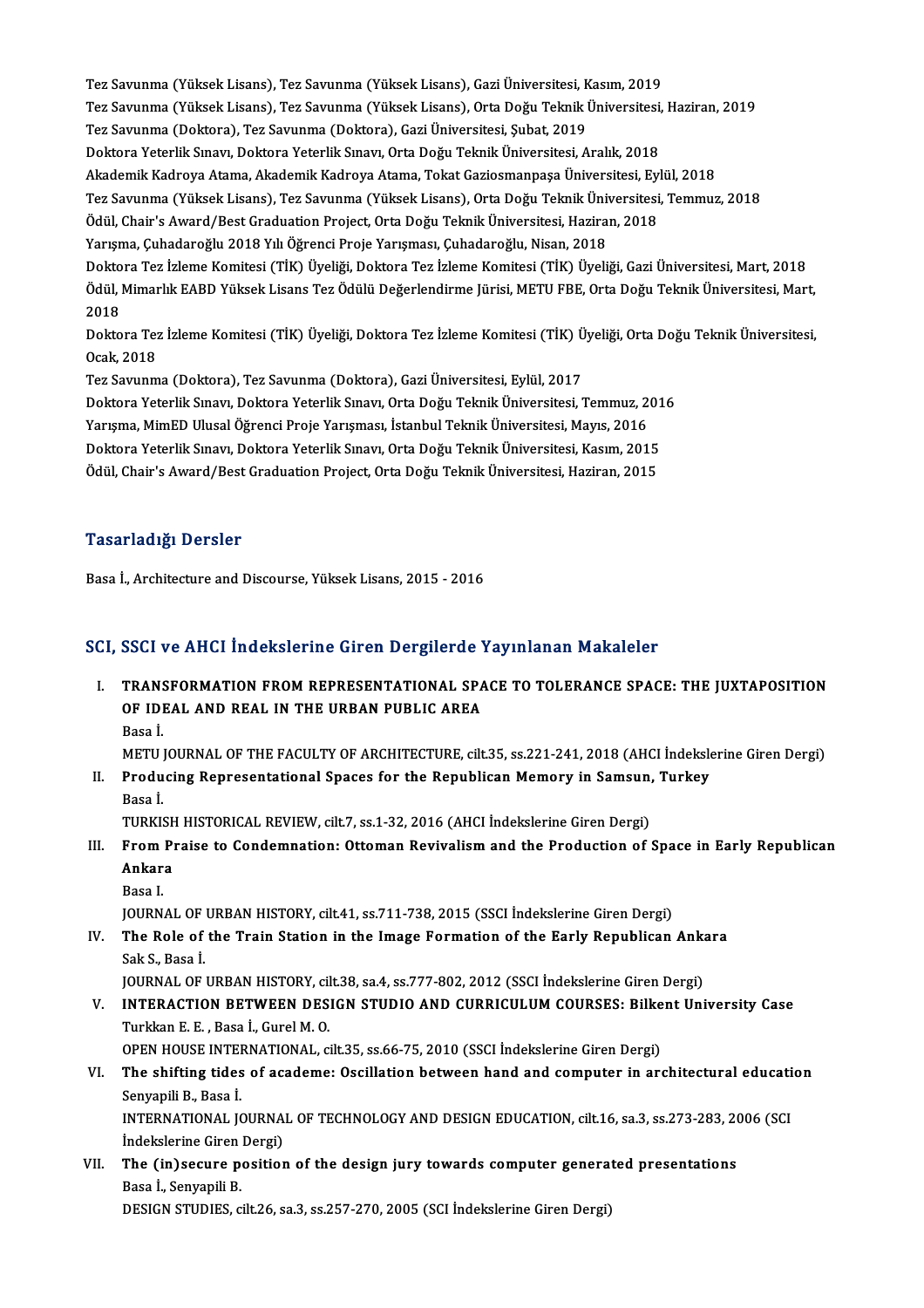### VIII. The status of graphical presentation in interior/architectural design education<br>Curel M. Base i **The status of g**<br>Gurel M., Basa İ.<br>INTERNATIONA The status of graphical presentation in interior/architectural design education<br>Gurel M., Basa İ.<br>INTERNATIONAL JOURNAL OF ART & DESIGN EDUCATION, cilt.23, sa.2, ss.192-206, 2004 (SSCI İndekslerine Giren<br>Dergi) Gurel N<br>INTERI<br>Dergi)

# <sub>Dergi)</sub><br>Diğer Dergilerde Yayınlanan Makaleler

| Diğer Dergilerde Yayınlanan Makaleler |                                                                                                                |
|---------------------------------------|----------------------------------------------------------------------------------------------------------------|
| L                                     | Şevki Vanlı (1926-2008): Söylemsel ve Düşünsel bir Mimarlığın Peşindeki Mimar<br>Basa İ                        |
|                                       | Mimarlık, sa.404, ss.10-12, 2018 (Diğer Kurumların Hakemli Dergileri)                                          |
| П.                                    | Ödünç Kentsel Mekanlar: Bir Meydan Çözümlemesi, Viyana Belediye Meydanı (Wiener Rathausplatz)<br>Basa İ        |
|                                       | İdeal Kent, sa.23, ss.236-257, 2018 (Diğer Kurumların Hakemli Dergileri)                                       |
| III.                                  | Viyana Müzeler Avlusu: Serbest Zaman Bedenleri ve Kamusal Mekan<br>Basa İ                                      |
|                                       | Sanat ve Tasarım Dergisi, sa.20, ss.33-59, 2017 (Diğer Kurumların Hakemli Dergileri)                           |
| IV.                                   | SOSYOPOLITIK ZITLAŞMAYA İNAT AÇIK AKLIN MEKANLARI: ZOR BİR ÖNERME OLARAK ANKARA<br>ATATÜRK KÜLTÜR MERKEZİ      |
|                                       | Basa İ.                                                                                                        |
|                                       | Mimarlık, sa.391, ss.56-60, 2016 (Diğer Kurumların Hakemli Dergileri)                                          |
| V.                                    | Söylemsel Zapturapt: Kamusal Mekan eli ile Kentsel Kültürü Ehlileştirmek                                       |
|                                       | Basa İ.                                                                                                        |
|                                       | Arredamento Mimarlık, sa.301, ss.96-101, 2016 (Hakemsiz Dergi)                                                 |
| VI.                                   | İnşacı Siyasal Erk Nesnesi ile Kamusal Mekan Salınımında Park Göstergenin Nadir Netliği<br>Basa İ              |
|                                       | Arredamento Mimarlık, sa.294, ss.127-131, 2015 (Hakemsiz Dergi)                                                |
| VII.                                  | Kentsel Hafızanın Sürdürülebilirliği Bir Mimarlık Stüdyosu Deneyimi                                            |
|                                       | Basa İ                                                                                                         |
|                                       | Sanat ve Tasarım Dergisi, sa.15, ss.27-42, 2015 (Diğer Kurumların Hakemli Dergileri)                           |
| VIII.                                 | Kültür Göndergesinin Karmaşıklığı                                                                              |
|                                       | <b>BASA İ</b>                                                                                                  |
|                                       | Dosya, 2011 (Diğer Kurumların Hakemli Dergileri)                                                               |
| IX.                                   | Project Selection in Design Studio Absence of Learning Environments<br>BASA İ.                                 |
|                                       | The Educational Forum, cilt.74, ss.213-226, 2010 (Diğer Kurumların Hakemli Dergileri)                          |
| X.                                    | <b>Environmental Discourse of Architecture</b>                                                                 |
|                                       | BASA İ.                                                                                                        |
|                                       | International Journal of Environmental Studies, cilt.66, ss.271-279, 2009 (Diğer Kurumların Hakemli Dergileri) |

### Kitap & Kitap Bölümleri

- İtap & Kitap Bölümleri<br>I. Sınıflandırma/Adlandırma: Dilsel Mekan ve Mimarlık Tarihi<br>Rasa İ p & 11.<br>Sınıfla<br>Basa İ.
	-

Sınıflandırma/Adlandırma: Dilsel Mekan ve Mimarlık Tarihi<br>Basa İ.<br>İnci Aslanoğlu için Bir Mimarlık Tarihi Dizimi, T.E. Altan,S. Enginsoy, Editör, ODTÜ Mimarlık Fakültesi Yayınları, Basa İ.<br>İnci Aslanoğlu için Bir<br>Ankara, ss.1-9, 2019<br>Kont Kültünü Tontı İnci Aslanoğlu için Bir Mimarlık Tarihi Dizimi, T.E. Altan,S. Enginsoy, Editör, ODTÜ Mimarl<br>Ankara, ss.1-9, 2019<br>II. Kent Kültürü Tartışmalarında Muğlak Rolleriyle Ankara'nın Bitmemiş Yapıları<br>Pesa İ

Ankara<br>Kent K<br>Basa İ. Kent Kültürü Tartışmalarında Muğlak Rolleriyle Ankara'nın Bitmemiş Yapıları<br>Basa İ.<br>Mekan ve Kültür, E. Onaran İncirlioğlu,B. Kılıçbay, Editör, Tetragon, Ankara, ss.157-166, 2011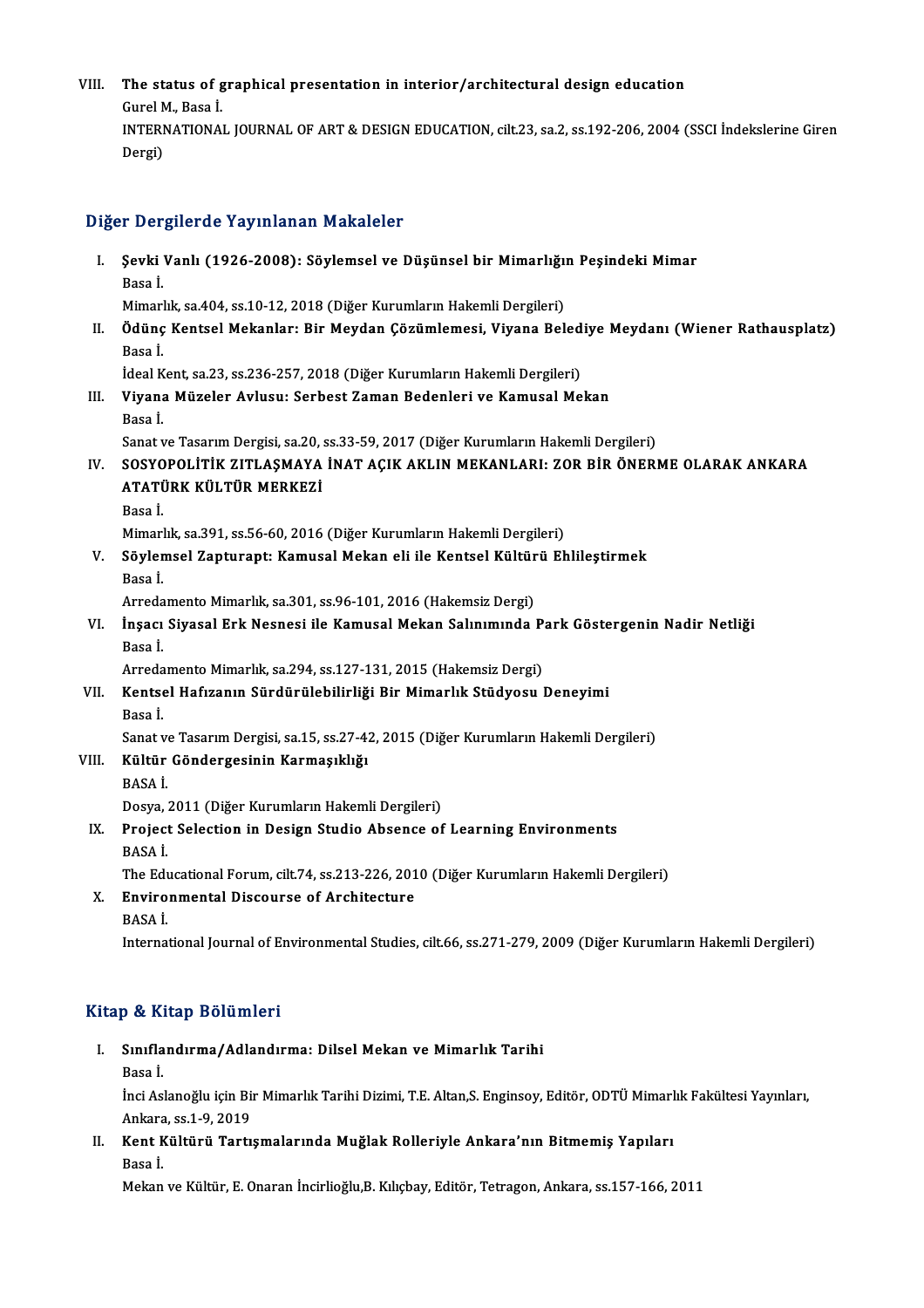# Hakemli Kongre / Sempozyum Bildiri Kitaplarında Yer Alan Yayınlar<br>Hakemli Kongre / Sempozyum Bildiri Kitaplarında Yer Alan Yayınlar

| Hakemli Kongre / Sempozyum Bildiri Kitaplarında Yer Alan Yayınlar |                                                                                                                     |
|-------------------------------------------------------------------|---------------------------------------------------------------------------------------------------------------------|
| Ι.                                                                | Printing (and) Architecture: A Technopoietic System for Making                                                      |
|                                                                   | Uz Baki P, Basa İ                                                                                                   |
|                                                                   | XIV. Mimarlıkta Sayısal Tasarım Ulusal Sempozyumu, MSTAS 2020, 24 Ekim 2020, ss.217-227                             |
| Н.                                                                | Socio-Spatial Construction of Gender in the City, the Case of Rize, Turkey                                          |
|                                                                   | Vanlıoğlu Yazıcı N, Basa İ.                                                                                         |
|                                                                   | VII. International Conference on Gender Studies: Gender, Space, Place & Culture, Gazimagusa, Kıbrıs (Kktc), 10 - 12 |
|                                                                   | Ekim 2019, ss 265-281                                                                                               |
| III.                                                              | Endüstri Mirası Yapılar ve Kentsel Bellek: Samsun Tütün Fabrikası Örneği                                            |
|                                                                   | Kurt M, Basa I.                                                                                                     |
|                                                                   | VII. International Cultural Studies Conference, Memory and Culture, Ankara, Türkiye, 5 - 07 Eylül 2013              |
| IV.                                                               | Öğrenci Bakış Açısından İç Mimarlık Tasarım Stüdyosunun Bölüm Dersleri ile Etkileşimi: Bilkent                      |
|                                                                   | Üniversitesi Örneği                                                                                                 |
|                                                                   | Türkkan E., Basa İ., Gürel H. M.                                                                                    |
|                                                                   | İÇMEK, 2007, İstanbul, Türkiye, 25 - 26 Ekim 2007, ss. 552-562                                                      |
| V.                                                                | A Critical look at the Facades of Contemporary Apartment Blocks: The Case of Ever-construction in                   |
|                                                                   | Ankara                                                                                                              |
|                                                                   | Basa İ., Şenyapılı Özcan B.                                                                                         |
|                                                                   | Joint International Conference on Construction Culture, Innovation, and Management (CCIM), Dubai, Birleşik Arap     |
|                                                                   | Emirlikleri, 26 - 29 Kasım 2006, ss 148-156                                                                         |
|                                                                   | VI. "Reconciling Computer and Hand: The Case of Author Identity in Design Presentations                             |
|                                                                   | Şenyapılı Özcan B., Basa İ.                                                                                         |
|                                                                   | The Tenth Conference on Computer-Aided Architectural Design Research in Asia CAADRIA 05, New Delhi                  |

The Tenth Conference on Computer-Aided Architectural Design Research in Asia CAADRIA 05, New Delhi, Hindistan,28 -30Nisan2005, ss.13-22

### Diğer Yayınlar

iğer Yayınlar<br>I. Dil ve Kent Üzerine<br>Resal Simser D. H nday mark<br>Dil ve Kent Üzerir<br>Basa İ., Simser D. H.<br>Diğer es 1416 1420 Basa İ., Simser D. H.<br>Diğer, ss.1416-1420, 2020

## BilimselDergilerdeki Faaliyetler Bilimsel Dergilerdeki Faaliyetle:<br>İdealkent, Özel Sayı Editörü, 2020 - 2020

# İdealkent, Özel Sayı Editörü, 2020 - 2020<br>Bilimsel Kuruluşlardaki Üyelikler / Görevler

Ankara Kent Araştırmaları Kongresi, Kentleşme ve Yaşam Kalitesi, Bilim Kurulu, Bilim Kurulu Üyesi, 2020 - 2020, Türkiye

### Bilimsel Hakemlikler

METU JOURNAL OF THE FACULTY OF ARCHITECTURE, AHCI Kapsamındaki Dergi, Ekim 2021 METU JOURNAL OF THE FACULTY OF ARCHITECTURE, AHCI Kapsamındaki Dergi, Mayıs 2021 METU JOURNAL OF THE FACULTY OF ARCHITECTURE, AHCI Kapsamındaki Dergi, Ekim 2021<br>METU JOURNAL OF THE FACULTY OF ARCHITECTURE, AHCI Kapsamındaki Dergi, Mayıs 2021<br>METU JOURNAL OF THE FACULTY OF ARCHITECTURE, AHCI Kapsamındak METU JOURNAL OF THE FACULTY OF ARCHITE<mark>C</mark><br>METU JOURNAL OF THE FACULTY OF ARCHITEC<br>İDEALKENT, Hakemli Bilimsel Dergi, Ocak 2021<br>METU JOURNAL OF THE FACULTY OF ARCHITEC METU JOURNAL OF THE FACULTY OF ARCHITECTURE, AHCI Kapsamındaki Dergi, Şubat 2021<br>İDEALKENT, Hakemli Bilimsel Dergi, Ocak 2021<br>METU JOURNAL OF THE FACULTY OF ARCHITECTURE, AHCI Kapsamındaki Dergi, Ağustos 2020<br>METU JOURNAL İDEALKENT, Hakemli Bilimsel Dergi, Ocak 2021<br>METU JOURNAL OF THE FACULTY OF ARCHITECTURE, AHCI Kapsamındaki Dergi, Ağustos 2020<br>METU JOURNAL OF THE FACULTY OF ARCHITECTURE, AHCI Kapsamındaki Dergi, Haziran 2020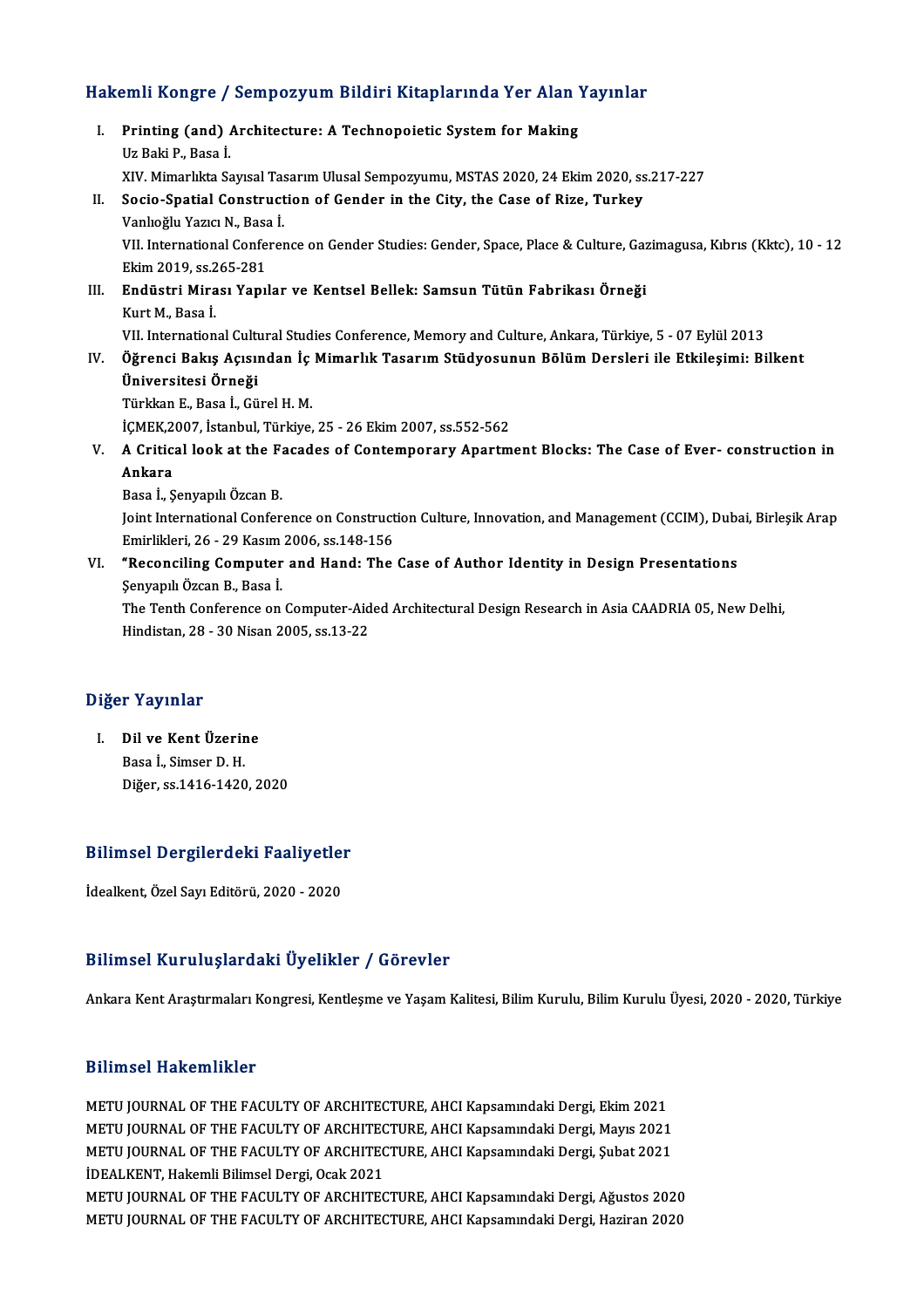URBAN AFFAIRS REVIEW, SSCI Kapsamındaki Dergi, Mart 2020 METU JOURNAL OF THE FACULTY OF ARCHITECTURE, AHCI Kapsamındaki Dergi, Ocak 2020 URBAN AFFAIRS REVIEW, SSCI Kapsamındaki Dergi, Mart 2020<br>METU JOURNAL OF THE FACULTY OF ARCHITECTURE, AHCI Kapsamındaki Dergi, Ocak 2020<br>International Refereed Journal Of Architecture and Design, Diğer İndekslerce Taranan METU JOURNAL OF THE FACULTY OF ARCHITECTURE, AHCI Kapsamındaki Dergi, Ocak 2020<br>International Refereed Journal Of Architecture and Design, Diğer İndekslerce Taranan Dergi,<br>METU JOURNAL OF THE FACULTY OF ARCHITECTURE, AHCI International Refereed Journal Of Architecture and Design, Diğer İndekslerce Taranan Dergi, N<br>METU JOURNAL OF THE FACULTY OF ARCHITECTURE, AHCI Kapsamındaki Dergi, Mart 2019<br>METU JOURNAL OF THE FACULTY OF ARCHITECTURE, AHC METU JOURNAL OF THE FACULTY OF ARCHITECTURE, AHCI Kapsamındaki Dergi, Mart 2019<br>METU JOURNAL OF THE FACULTY OF ARCHITECTURE, AHCI Kapsamındaki Dergi, Aralık 2018<br>METU JOURNAL OF THE FACULTY OF ARCHITECTURE, AHCI Kapsamında METU JOURNAL OF THE FACULTY OF ARCHITECTURE, AHCI Kapsamındaki Dergi, Aralık 2018<br>METU JOURNAL OF THE FACULTY OF ARCHITECTURE, AHCI Kapsamındaki Dergi, Ekim 2018<br>International Refereed Journal Of Architecture and Design, D METU JOURNAL OF THE FACULTY OF ARCHITECTURE, AHCI Kapsamındaki Dergi, Ekim 2018<br>International Refereed Journal Of Architecture and Design, Diğer İndekslerce Taranan Dergi, Ter<br>METU JOURNAL OF THE FACULTY OF ARCHITECTURE, A International Refereed Journal Of Architecture and Design, Diğer İndek:<br>METU JOURNAL OF THE FACULTY OF ARCHITECTURE, AHCI Kapsamınd<br>TURKISH HISTORICAL REVIEW, AHCI Kapsamındaki Dergi, Mayıs 2018<br>International Befereed Jour METU JOURNAL OF THE FACULTY OF ARCHITECTURE, AHCI Kapsamındaki Dergi, Haziran 2018<br>TURKISH HISTORICAL REVIEW, AHCI Kapsamındaki Dergi, Mayıs 2018<br>International Refereed Journal Of Architecture and Design, Diğer İndekslerce TURKISH HISTORICAL REVIEW, AHCI Kapsamındaki Dergi, Ma<br>International Refereed Journal Of Architecture and Design, Dij<br>SPACE AND CULTURE, AHCI Kapsamındaki Dergi, Şubat 2018<br>METU JOURNAL OF THE FACULTY OF ARCHITECTURE, AHCI International Refereed Journal Of Architecture and Design, Diğer İndekslerce Taranan Dergi, N<br>SPACE AND CULTURE, AHCI Kapsamındaki Dergi, Şubat 2018<br>METU JOURNAL OF THE FACULTY OF ARCHITECTURE, AHCI Kapsamındaki Dergi, Şub SPACE AND CULTURE, AHCI Kapsamındaki Dergi, Şubat 2018<br>METU JOURNAL OF THE FACULTY OF ARCHITECTURE, AHCI Kapsamındaki Dergi, Şubat 2018<br>MEGARON DERGİSİ, Hakemli Bilimsel Dergi, Ocak 2017 İDEALKENT, Hakemli Bilimsel Dergi, Mayıs 2016 MEGARON DERGİSİ, Hakemli Bilimsel Dergi, Ocak 2017<br>İDEALKENT, Hakemli Bilimsel Dergi, Mayıs 2016<br>METU JOURNAL OF THE FACULTY OF ARCHITECTURE, AHCI Kapsamındaki Dergi, Nisan 2016<br>SANAT VE TASARIM DERGİSİ, Hakemli Bilimsel D İDEALKENT, Hakemli Bilimsel Dergi, Mayıs 2016<br>METU JOURNAL OF THE FACULTY OF ARCHITECTURE, AHCI Kaps<br>SANAT VE TASARIM DERGİSİ, Hakemli Bilimsel Dergi, Ocak 2016<br>Bethinking Art and Arekitecture, Diğer Yaunayları tarafından METU JOURNAL OF THE FACULTY OF ARCHITECTURE, AHCI Kapsamındaki Dergi, Nisan 2016<br>SANAT VE TASARIM DERGİSİ, Hakemli Bilimsel Dergi, Ocak 2016<br>Rethinking Art and Architecture, Diğer Yayınevleri tarafından basılan bilimsel/me SANAT VE TASARIM DERGİSİ, Hakemli Bilimsel Dergi, Ocak 2016<br>Rethinking Art and Architecture, Diğer Yayınevleri tarafından basılan bilimsel/mesleki kitap, Oca<br>METU JOURNAL OF THE FACULTY OF ARCHITECTURE, AHCI Kapsamındaki D METU JOURNAL OF THE FACULTY OF ARCHITECTURE, AHCI Kapsamındaki Dergi, Haziran 2014<br>METU JOURNAL OF THE FACULTY OF ARCHITECTURE, AHCI Kapsamındaki Dergi, Temmuz 2013

### Bilimsel Danışmanlıklar

Bilimsel Danışmanlıklar<br>Bilkent Üniversitesi, Kurum veya Organizasyonlar İçin Yapılan Danışmanlık, Orta Doğu Teknik Üniversitesi, Mimarlık<br>Fekültesi, Mimarlık Pölümü, Türkiye, 2019, "Devam Ediyer Bilkent Üniversitesi, Kurum veya Organizasyonlar İçin Yapı<br>Bilkent Üniversitesi, Kurum veya Organizasyonlar İçin Yapı<br>Fakültesi, Mimarlık Bölümü, Türkiye, 2019 - Devam Ediyor Fakültesi, Mimarlık Bölümü, Türkiye, 2019 - Devam Ediyor<br>Etkinlik Organizasyonlarındaki Görevler

Basa İ., IV. International Conference on Urban Studies, Economy and Urbanization, Kent Araştırmaları Enstitüsü, Bilimsel Kongre / Sempozyum Organizasyonu, Ankara, Türkiye, Ekim 2019 Basa İ., Necdet Teymur Anma Etkinliği ve Sergisi, Sosyal Faaliyet Organizasyonu, Ankara, Türkiye, Mayıs 2018

### Kongre ve SempozyumKatılımı Faaliyetleri

IV. InternationalConference onUrbanStudies,Economy andUrbanization,OturumBaşkanı,Ankara,Türkiye,2019 Itongrovo Sompozy am Tratmini Planiy Strori<br>IV. International Conference on Urban Studies, Economy and Urbanization, Oturum Başkanı, Ankara, Türkiye, 2019<br>VII. International Conference on Gender Studies: Gender, Space, Pla IV Int<br>VII In<br>2019<br>IV Int VII. International Conference on Gender Studies: Gender, Space, Place & Culture, Katılımcı, Gazimagusa, Kıbrıs<br>2019<br>IV. International Conference on Urban Studies, Economy and Urbanization, Moderatör, Ankara, Türkiye, 2019

IV. International Conference on Urban Studies, Economy and Urbanization, Moderatör, Ankara, Türkiye, 2019<br>Atıflar

Atıflar<br>Toplam Atıf Sayısı (WOS):33<br>b indeksi (WOS):4 rrerrer<br>Toplam Atıf Sayısı (<br>h-indeksi (WOS):4

# h-indeksi (WOS):4<br>Davetli Konuşmalar

Necdet Teymur ve Environmental Discourse Başlıklı Eseri, Seminer, Orta Doğu Teknik Üniversitesi, Türkiye, Nisan 2018 Michel Foucault Üzerine, Seminer, Gazi Üniversitesi, Türkiye, Ocak 2018